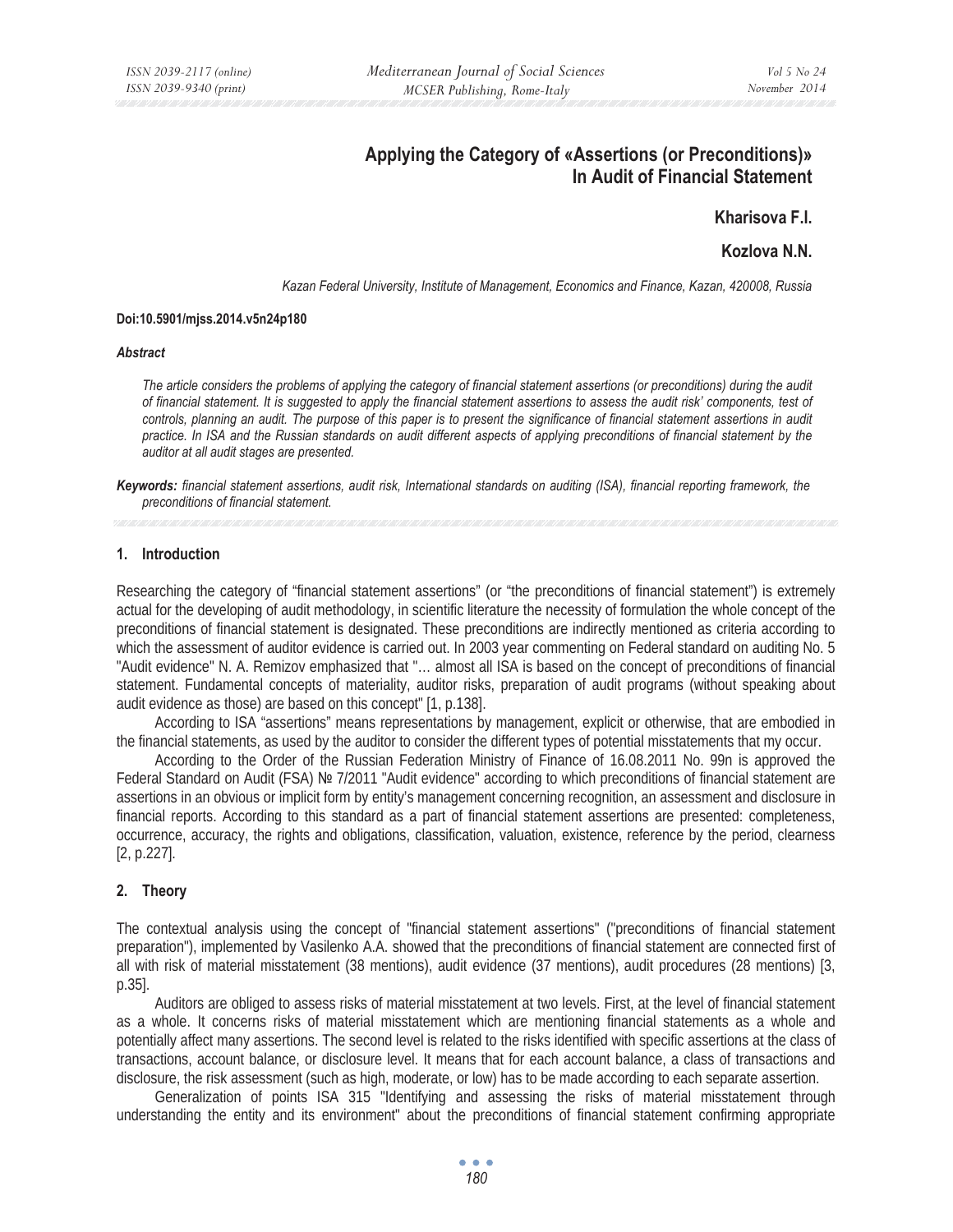categories of financial information is given in table 1.

| Categories of financial<br>information      | <b>Financial statement assertions</b><br>which confirmed categories | Description                                                                                                                                                                                          |  |  |
|---------------------------------------------|---------------------------------------------------------------------|------------------------------------------------------------------------------------------------------------------------------------------------------------------------------------------------------|--|--|
|                                             | Occurrence                                                          | Transactions and events that have been recorded have<br>occurred and pertain to the entity                                                                                                           |  |  |
| Classes of transactions and                 | Completeness                                                        | All transactions and events that should have been<br>recorded have been recorded.                                                                                                                    |  |  |
| events for the period under<br>audit        | Accuracy                                                            | Amounts and other data relating to recorded transactions<br>and events have been recorded appropriately                                                                                              |  |  |
|                                             | Cutoff                                                              | Transactions and events have been recorded in the<br>correct accounting period                                                                                                                       |  |  |
|                                             | Classification                                                      | Transactions and events have been recorded in the<br>proper accounts                                                                                                                                 |  |  |
|                                             | Existence                                                           | Assets, liabilities, and equity interests exist                                                                                                                                                      |  |  |
|                                             | Rights and obligations                                              | The entity holds or controls the rights to assets, and<br>liabilities are the obligations of the entity                                                                                              |  |  |
| Account balances at the period Completeness |                                                                     | All assets, liabilities and equity interests that should have<br>been recorded have been recorded.                                                                                                   |  |  |
| lend                                        | Valuation and allocation                                            | Assets, liabilities, and equity interests are included in the<br>financial statements at appropriate amounts and any<br>resulting valuation or allocation adjustments are<br>appropriately recorded. |  |  |
|                                             | Occurrence and rights and<br>obligations                            | Disclosed events, transactions, and other matters have<br>occurred and pertain to the entity                                                                                                         |  |  |
| Presentation and disclosure                 | Completeness                                                        | All disclosures that should have been included in the<br>financial statements have been included                                                                                                     |  |  |
|                                             | Classification and understandability                                | Financial information is appropriately presented and<br>described, and disclosures are clearly expressed.                                                                                            |  |  |
|                                             | Accuracy and valuation                                              | Financial and other information are disclosed fairly and at<br>appropriate amounts                                                                                                                   |  |  |

**Table 1.** The link between financial statement assertions and confirmed categories of financial information

The importance of assertions is traced in definition of the audit risk components presented in ISA and Guide to Using International Standards on Auditing in the Audits of Small- and Medium-Sized Entities.

The inherent risk is a susceptibility of an assertion about a class of transaction, account balance, or disclosure to a misstatement that could be material, either individually or when aggregated with other misstatements, before consideration of any related controls [4, p.32].

For example, if the subject has the high cost inventories which could be easily stolen, there will be an inherent risk concerning the assertion about existence. This assessment of risk ignores an installed system of internal control for protection of such inventories.

Responding actions to an inherent risk are undertaken both at the level of financial statements, and at the level of assertions.

Control risk - risk that a misstatement that could occur in an assertion about a class of transaction, account balance, or disclosure and that could be material, either individually or when aggregated with other misstatements, will not be prevented, or detected and corrected, on a timely basis by the entity's internal control.

It belongs to the risk of that the entity's controls (are developed to reduce any concrete risk) won't be able to work properly, leading to misstatement. Thus the entity's management has to identify and estimate the enterprise and other risks (such as fraud) and to make response it by organization and introduction of internal control system. Entity's controls of a certain level, such as supervision from board, the general controls in information technologies, and management policy of human resource extend on all assertions whereas controls of activity on a certain level usually concern certain assertions.

Detection risk means risk of that the auditor will not detect a misstatement which exists in the assertion and that could be material, either individually or when aggregated with other misstatements.

The acceptable level of detection risk for this level of audit risk is inversely proportional to the risks of material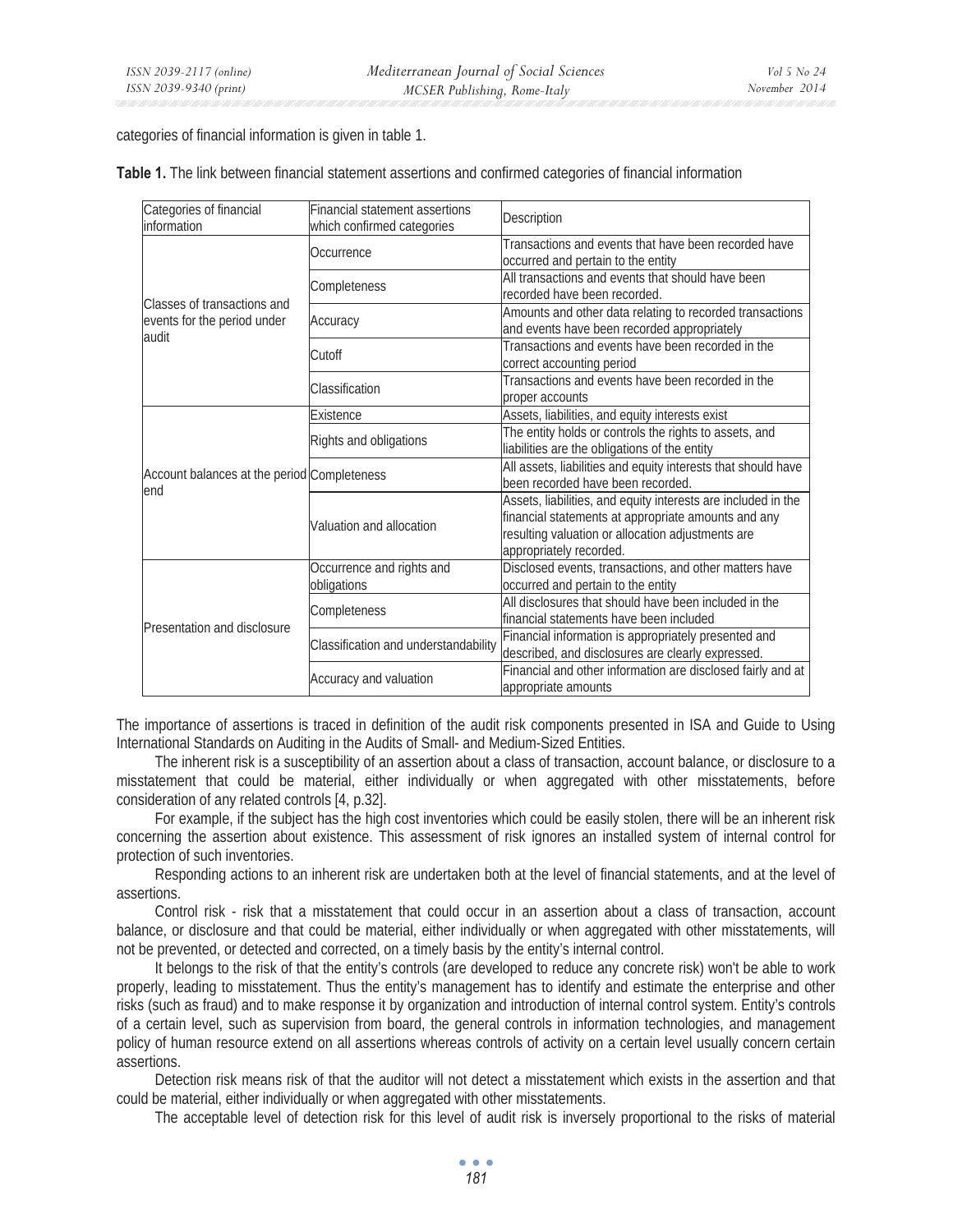misstatements at the level of assertions.

### **3. Results**

For identification and assessment of audit risk components it is offered to be guided by financial statement assertions that can be reflected in a working paper such form (table 2) [5].

**Table 2.** The register of risks

| N <sub>2</sub> | The risk factor                                                                  | Assertion | Probability<br>(from $1$ to $5$ ) | Assessment of risk (the influence on<br>assertion) (from 1 to 5) | <b>Risk</b><br>value |
|----------------|----------------------------------------------------------------------------------|-----------|-----------------------------------|------------------------------------------------------------------|----------------------|
|                |                                                                                  |           |                                   |                                                                  | $6 = 4*5$            |
|                | The new technology considerably reduces<br>production expenses on some products. | Valuation |                                   |                                                                  |                      |
|                | $\cdots$                                                                         | $\cdots$  | $\cdots$                          | $\cdots$                                                         | $\cdots$             |

Note: 0-10 – low level of risk; 11- 18 – average level of risk; 19-25 – high level of risk. "The register of risks" can be also used to document risk factors of fraud (table 3).

## **Table 3.** The register of risks concerning fraud

| N <sub>2</sub> |       | The identified risks                                                                                | That can go not so as a<br>result of fraud                 | The influence on financial statement<br>assertions |             |                                | Risk assessment       |  |                      |
|----------------|-------|-----------------------------------------------------------------------------------------------------|------------------------------------------------------------|----------------------------------------------------|-------------|--------------------------------|-----------------------|--|----------------------|
|                | ln/ni |                                                                                                     |                                                            | Assets                                             | Obligations | Report on<br>financial results | Probability Influence |  | <b>Risk</b><br>value |
|                |       | Intense situation with cash flows<br>because of overdue delivery<br>according to the large contract | The owner can try to hide valuation completeness<br>losses |                                                    |             | accuracy                       |                       |  |                      |
|                |       | $\cdots$                                                                                            | $\cdots$                                                   |                                                    |             |                                |                       |  |                      |

In case such list is documented in a spreadsheet, risks can be sorted on the basis of probability values, influence, or the combined risk value. For determination a documenting way of these matters it is necessary to use professional judgment.

For testing assessment of risks and internal controls we also suggest to consider financial statement assertions. As an example tests of risk assessment and the controls connected with derivative financial instruments are submitted (table 4 and 5 respectively) [6, p.1189].

**Table 4.** Test of risk assessment connected with derivative financial instruments (fragment)

| Nº       | Financial statement<br>assertions | Test of risk assessment                                                                                                     | Test<br>result | Symbols<br>$Y1-Y4$ | Auditor<br>conclusions |
|----------|-----------------------------------|-----------------------------------------------------------------------------------------------------------------------------|----------------|--------------------|------------------------|
|          | Completeness,                     | Does entity have commercial risks?                                                                                          | Yes            | Y1                 | Low level of           |
|          | accuracy, occurrence              |                                                                                                                             |                |                    | risk                   |
|          | Valuation                         | Is it checked correctness of assessment model used<br>for determination of the price of a concrete financial<br>instrument? | No             | Y4                 | High level of<br>risk  |
| 3        |                                   | Is it used credit risk in a model of assessment of<br>financial instruments?                                                | Yes            |                    | Low level of<br>risk   |
| $\cdots$ | $\cdots$                          | $\cdots$                                                                                                                    | $\cdots$       | $\cdots$           | $\cdots$               |

Note: Y1 – Low level of risk, Y2 – risk level is lower than an average, Y3 – average level of risk, Y4 – High level of risk.

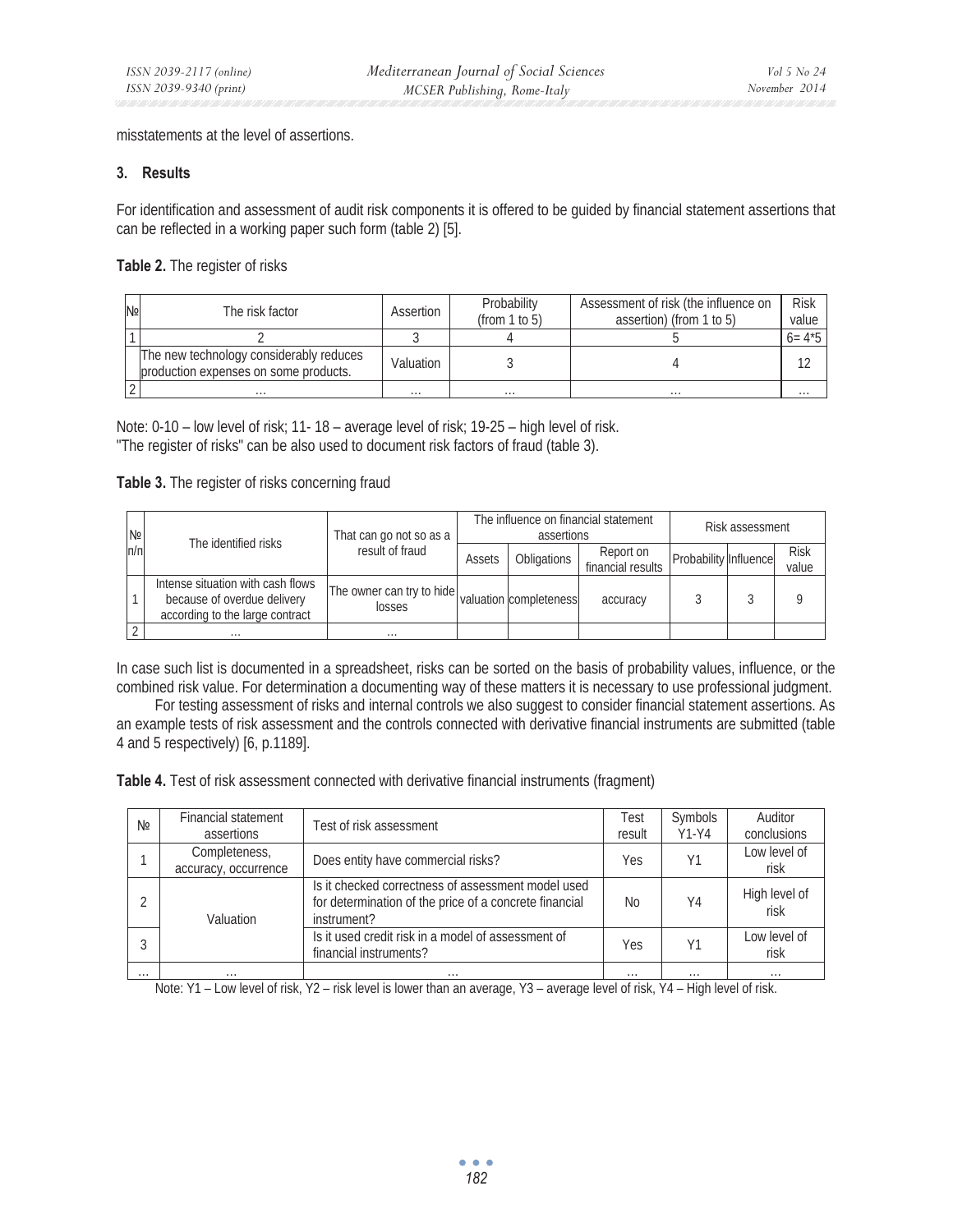| N <sub>2</sub><br>n/n | <b>Financial statement</b><br>assertions             | Tests of entity's controls                                                                                                                        | Test<br>result   | Criteria                                  | Estimate<br>(from 0 to<br>100) |  |  |  |  |
|-----------------------|------------------------------------------------------|---------------------------------------------------------------------------------------------------------------------------------------------------|------------------|-------------------------------------------|--------------------------------|--|--|--|--|
|                       | Control environment                                  |                                                                                                                                                   |                  |                                           |                                |  |  |  |  |
| 1                     | Valuation, rights and<br>obligations, classification | Do organization's employees have a sufficient level of<br>professional competence for an assessment of financial<br>instruments?                  | average          | high<br>average<br>low                    | 55                             |  |  |  |  |
| $\overline{2}$        | Valuation, rights and<br>obligations, classification | Does organization have branches or business?                                                                                                      | n <sub>0</sub>   | yes<br>n <sub>0</sub>                     | 80                             |  |  |  |  |
| 3                     | Valuation, rights and<br>obligations, classification | Does organization have clear formulated and approved by<br>owner policy in the field of financial instruments purchase<br>and sale?               | yes              | yes<br>n <sub>0</sub>                     | 85                             |  |  |  |  |
|                       |                                                      |                                                                                                                                                   | $\cdots$         | $\ldots$                                  | $\cdots$                       |  |  |  |  |
|                       | Entity's risk assessment process                     |                                                                                                                                                   |                  |                                           |                                |  |  |  |  |
|                       | Valuation, rights and<br>obligations, classification | Does management carry out a preliminary estimate of<br>transactions proportionally to the risks connected with<br>concrete financial instruments? | no               | yes<br>n <sub>0</sub>                     | 15                             |  |  |  |  |
|                       | Valuation, rights and<br>obligations, classification | Is it established the limits of the risks connected with use of<br>financial instruments?                                                         | n <sub>0</sub>   | yes<br>n <sub>0</sub>                     | 18                             |  |  |  |  |
|                       |                                                      |                                                                                                                                                   | $\cdots$         | $\cdots$                                  | $\cdots$                       |  |  |  |  |
|                       | Entity's information system                          |                                                                                                                                                   |                  |                                           |                                |  |  |  |  |
|                       | Valuation, rights and<br>obligations, classification | Does the entity have functionality or an appropriate<br>configuration for operations with financial instruments?                                  | yes              | yes<br>n <sub>0</sub>                     | 82                             |  |  |  |  |
|                       | Valuation, rights and<br>obligations, classification | Does entity use the electronic trading platforms for<br>transactions with financial instruments?                                                  | no               | yes<br>no                                 | 81                             |  |  |  |  |
|                       |                                                      |                                                                                                                                                   |                  | .                                         | $\cdots$                       |  |  |  |  |
|                       | Entity's control activities                          |                                                                                                                                                   |                  |                                           |                                |  |  |  |  |
|                       | Completeness, accuracy,<br>occurrence                | Is it carried out monitoring of trade transactions of<br>individuals?                                                                             | yes              | yes<br>n <sub>0</sub>                     | 86                             |  |  |  |  |
|                       | occurrence                                           | Completeness, accuracy, Is it carried out regular verification with banks and<br>depositaries?                                                    | not<br>regularly | yes<br>n <sub>0</sub><br>not<br>regularly | 50                             |  |  |  |  |
|                       | Completeness, accuracy<br>occurrence                 | Is it existed the appropriate division of duties between<br>responsible for carrying out operations and for their<br>verification?                | no               | yes<br>n <sub>0</sub>                     | 10                             |  |  |  |  |
|                       |                                                      |                                                                                                                                                   | $\cdots$         | $\ldots$                                  | $\ldots$                       |  |  |  |  |
|                       | Monitoring of controls                               |                                                                                                                                                   |                  |                                           |                                |  |  |  |  |
|                       |                                                      | Is it carried out monitoring of operational statistical data?                                                                                     | no               | yes<br>n <sub>0</sub><br>as<br>necessary  | 10                             |  |  |  |  |
|                       |                                                      | Is it existed at organization's computer systems function of<br>generation reports on deviations?                                                 | no               | yes<br>n <sub>0</sub>                     | 10                             |  |  |  |  |
|                       |                                                      |                                                                                                                                                   |                  | $\cdots$                                  |                                |  |  |  |  |

| Table 5. Tests of entity's controls connected with derivative financial instruments (fragment) |  |
|------------------------------------------------------------------------------------------------|--|
|------------------------------------------------------------------------------------------------|--|

Note: from 0 to 10% - no reliability of controls, from 11 to 40% - low reliability of controls, from 41 to 80 - average reliability of controls, from 81 to 100 – high reliability of controls

Besides, it is offered to be guided by financial statement assertions on planning an audit. The example of the audit plan of derivative financial instruments is provided in table 6.